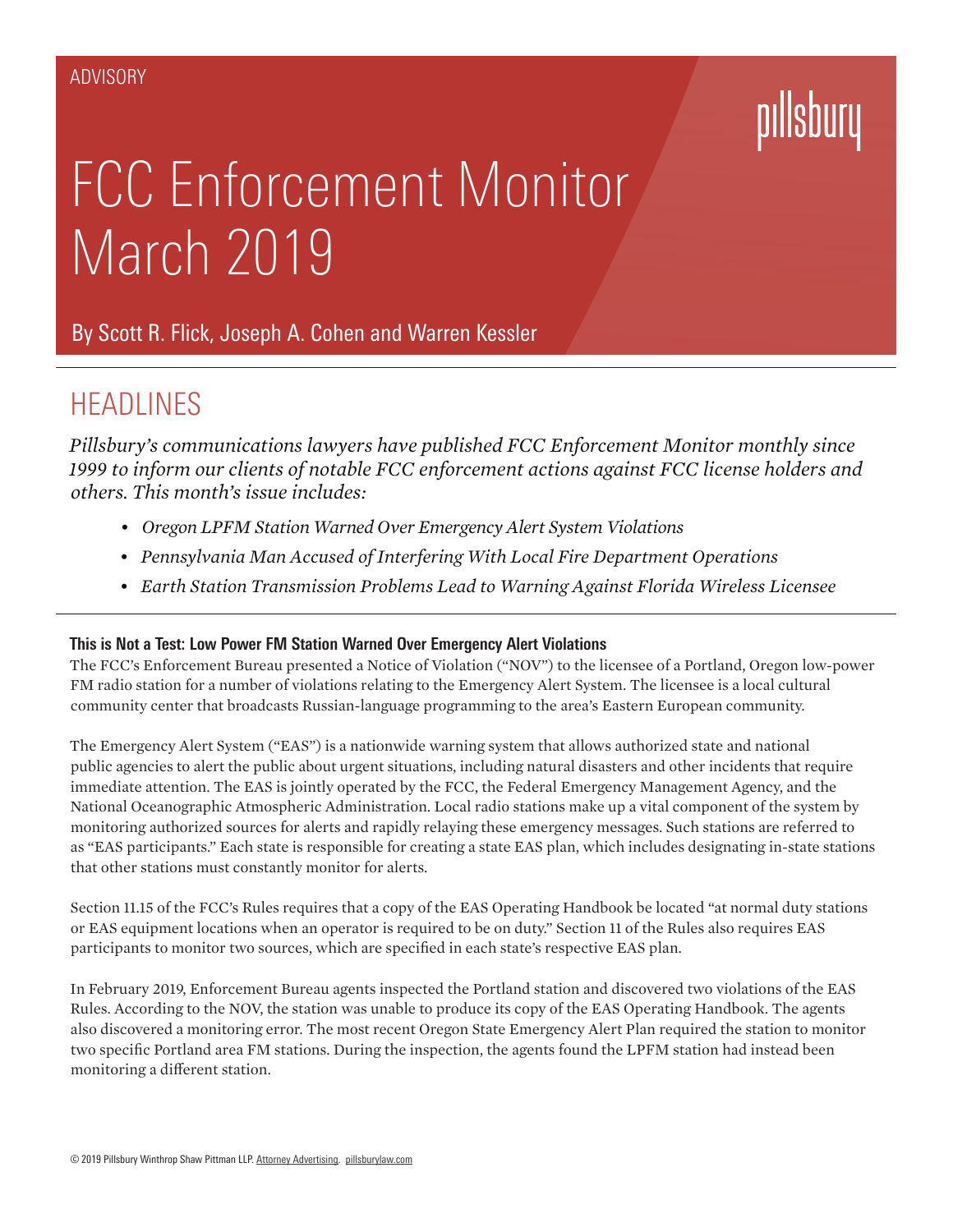The licensee has 20 days to respond to the NOV. In its response, it must provide: (1) an explanation of each violation; (2) a description of the licensee's corrective actions; and (3) a timeline for completion of these actions. The FCC will then consider the licensee's responses and all relevant information to determine what, if any, enforcement action it will take against the licensee for the violations.

#### **State Your Emergency: FCC Accuses Pennsylvania Man of Interfering With Safety Services**

In a Notice of Unlicensed Operation and Notification of Harmful Interference ("Notice"), the FCC accused a man of using a two-way radio to cause harmful interference to a local emergency services operation by making unauthorized transmissions on a frequency reserved for public safety.

**[As we discussed last year](https://www.commlawcenter.com/2018/10/fcc-enforcement-monitor-october-2018.html)**, Chairman Pai has noted that protecting public safety and emergency response communications is of the utmost importance. The Enforcement Bureau has **[recently responded aggressively](https://www.commlawcenter.com/2018/05/fcc-enforcement-monitor-may-2018.html)** to interference complaints from first responders and emergency service departments, including issuing multi-thousand dollar fines.

Section 301 of the Communications Act prohibits the transmission of radio signals without prior FCC authorization. Section 90.20 of the Rules establishes the requirements for obtaining authorization to use public safety frequencies. The FCC reserves certain bands for first responders as "public safety spectrum." Unauthorized transmissions on such bands can pose a threat to first responders and the general public by interfering with local emergency service operations, including police, EMS, or in this case, the fire department.

The Enforcement Bureau began its investigation after being contacted by an eastern Pennsylvania county's Emergency Management Association. According to the complaint, harmful interference and unauthorized transmissions were occurring on 155.190 MHz, a frequency used for local fire department communications. The Enforcement Bureau identified a local individual as the source of the interfering transmissions.

According to the Notice, the individual admitted to operating a VHF-UHF two-way radio at 155.190 MHz, despite not being authorized to operate on that frequency.

The individual was given 10 days to respond to the Notice. In his response, the individual must explain the steps he is taking to avoid operating on unauthorized frequencies and causing harmful interference. It will then be up to the FCC to determine whether further enforcement action, including fines or other sanctions, is appropriate.

#### **Keep the Noise Down: FCC Warns Florida Wireless Licensee Over Interference to Earth Station**

The Enforcement Bureau issued an NOV to the licensee of a Jacksonville, Florida private wireless access point in response to a complaint that it was emitting a constant radio transmission that interfered with the operations of a nearby satellite earth station. Wireless broadband providers use these access points to create a wireless Internet network in the 3650-3700 MHz band. Part 90 of the Rules permits non-exclusive nationwide licensing in this band, but each licensee must also register individual access locations before using them.

According to the NOV, an earth station registered in Jacksonville, Florida, began experiencing problems while receiving satellite downlink transmissions in the 3700-4200 MHz band, also known as the "C-Band." After the earth station operator reached out to the FCC, Enforcement Bureau agents were able to track down the source of the interference, which they determined was a constant radio transmission on 3723-3732 MHz, emanating from a wireless access point on a nearby tower.

The agents' suspicions were confirmed when, after requesting that the wireless licensee temporarily cease transmissions, all errant transmissions disappeared. The NOV states that the wireless licensee was only licensed to operate in the 3650-3700 band, and had no authority to transmit on 3723-3732 MHz. In addition, the agents found that the site from which the unauthorized transmission was emanating, as well as an additional site utilized by the wireless licensee, were not registered with the FCC.